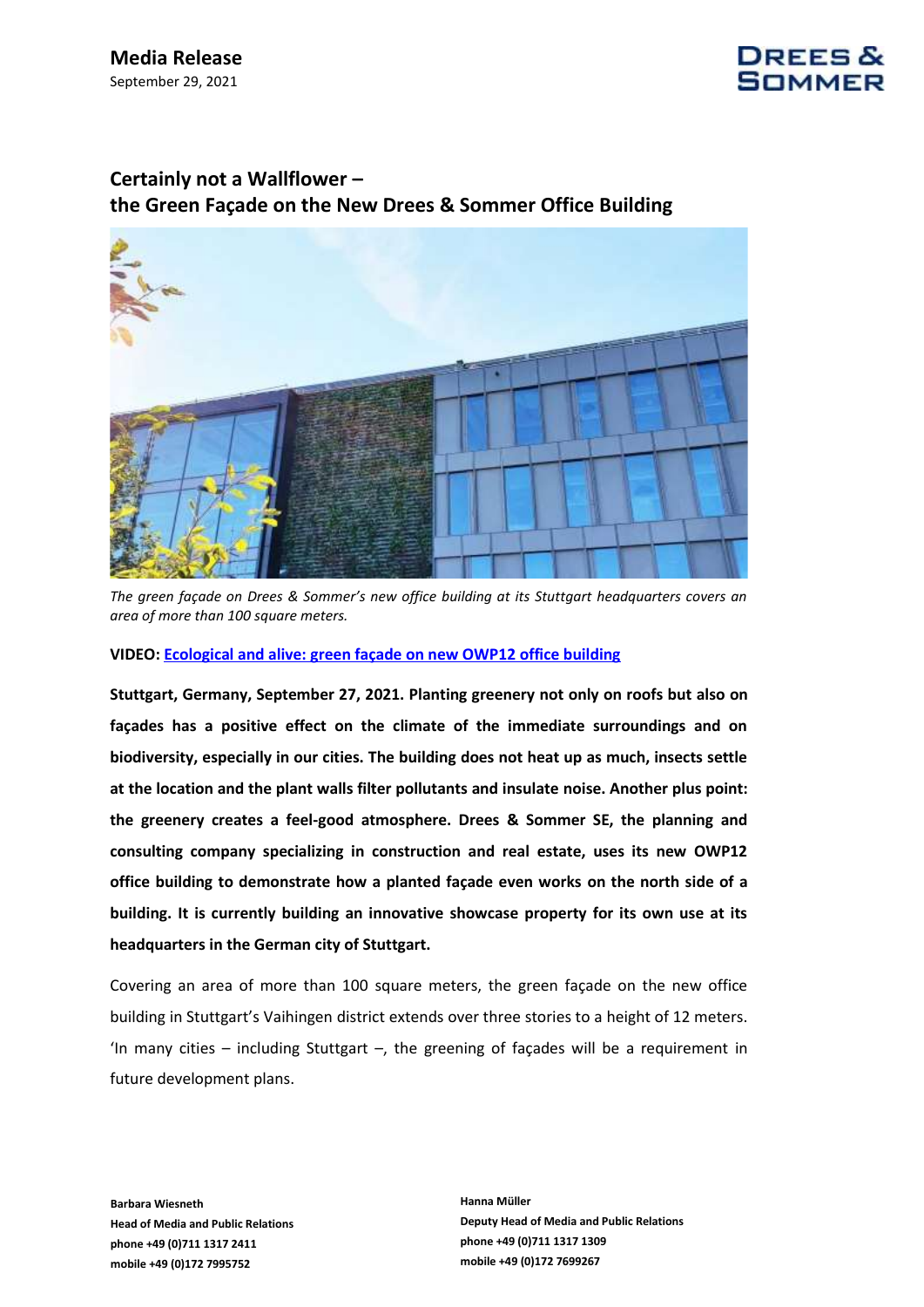

Through our new building, we not only want to set a good example, but also to be involved in developing the basis for implementing these requirements. We are testing it on our own building as a key element in this development,' explained Thomas Berner, who heads the WP12 project at Drees & Sommer.

## **Observing Stringent Fire-Safety Requirements for High-Rise Building Construction**

Instead of a ground-based system, Drees & Sommer is using a wall-mounted geomembrane/substrate system, over 95 percent of which consists of mineral materials. 'The plants grow in a container with substrate attached directly to the façade. Geomembrane as a material is important to meet the strict fire-safety requirements in high-rise construction. So we used a special geomembrane made of a basalt-glass mixture, which has the property of being non-combustible. The panels we use are also easy to place in front of finished façades, and they are comparatively lightweight,' said Thomas Berner.

Biologist Kilian Lingen of Vertiko GmbH, who supervised the greenery design for the new office façade, adds: 'Apart from the plants and the drip pipe, the system used at Drees & Sommer consists of non-combustible building materials. We tested it at Vertiko in 2020 and conducted a large-scale fire test. It has been shown that the system cools the façade due to its water content. As a result, temperatures in the back ventilation space remain well below the levels that you get with a metal-only façade.'

## **Well-Thought Out Mix of Plants Ensures Varied Appearance**

Instead of a monotonous green area, the OWP12 façade will have a lively and dynamic appearance throughout the year once the growing phase has finished. 'Together with Drees & Sommer, we developed a planting plan for the OWP 12 building. It includes eleven different plants and six different colors. Purely summer-green plants, evergreens and the flowering phenology provide a varied appearance,' pointed out Kilian Lingen. The various species include Chinese goat's beard, bergenia Oeschberg with beautiful autumn colors, and the (purple) alumroot called heuchera villosa.

**Barbara Wiesneth Head of Media and Public Relations phone +49 (0)711 1317 2411 mobile +49 (0)172 7995752**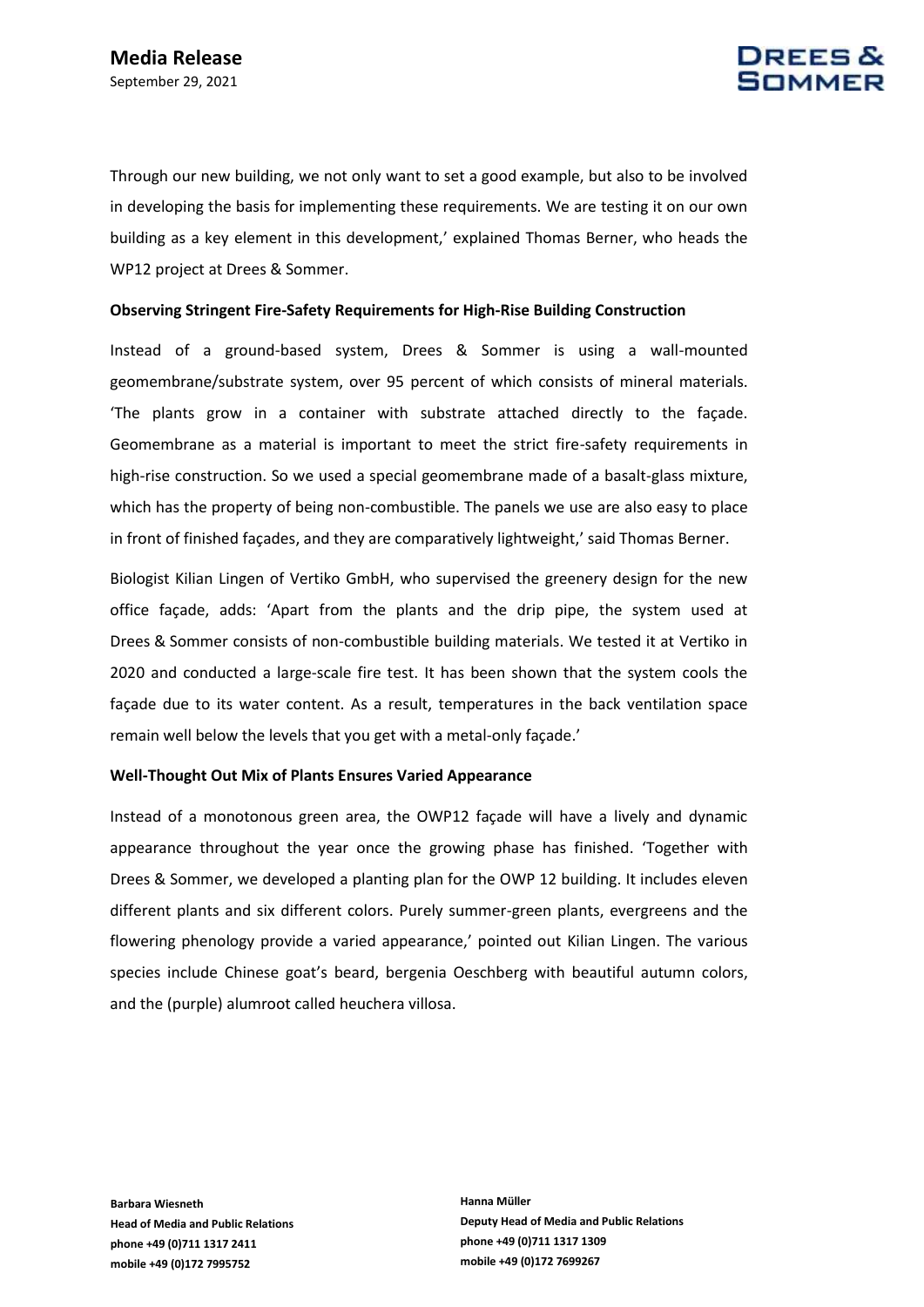

#### **Sufficient Sun and Enough Water**

Although the wall of the OWP12 office building is a north-facing façade, the concern that the plants would not get enough sun is unfounded, the biologist continued. 'What we need is a certain amount of photosynthetically active radiation. This varies depending on the plant species. With the right choice of plants, it is also

present to a sufficient extent in the north. It is also important to be able to



*An overall appearance was developed with the aid of a planting plan. After the growing phase, the appearance is always lively and dynamic throughout the year. ©Drees & Sommer SE*

water the plants when there is not enough rain,' explained Kilian Lingen.

The green façade of OWP 12 is supplied with rainwater. This is collected in three cisterns on the roof of the building and distributed via a gravity gradient. 'For exceptionally hot periods, a top-up from the freshwater system is provided, with automatic control,' commented Drees & Sommer's project leader Thomas Berner.

#### **Costs Now Manageable**

If the greening is done well, then a property is very likely to see a steady increase in value in the future, according to Thomas Berner, although it is difficult to put a figure on this across the board. He also believes that the cost itself is no longer an argument against installing a green façade. 'If you break down the costs into substructure, including insulation and planting, and the technology required, such as automatic watering and rainwater storage, we are at 150 euros per square meter for the planting and around 100 euros per square meter for the technology.

**Barbara Wiesneth Head of Media and Public Relations phone +49 (0)711 1317 2411 mobile +49 (0)172 7995752**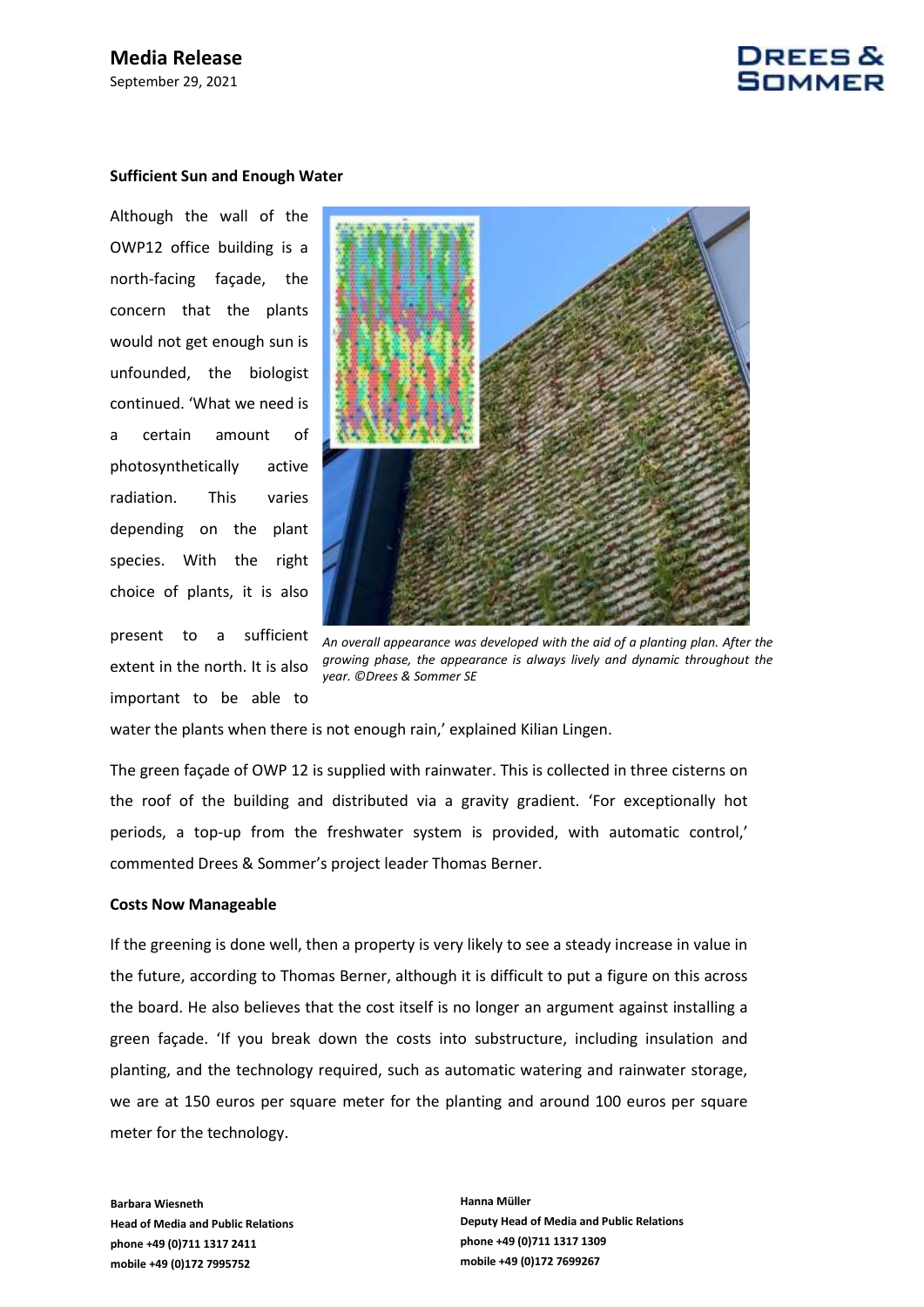

The cost of the substructure is from 300 to 500 euros per square meter, depending on the structure and the insulation required. So the cost will no longer be a crucial counterargument.'

## **OWP12 – Designed as a Net Plus Energy Building**

Photovoltaic systems on the roof and on the south-facing façade, a newly developed, highly insulating façade construction, geothermal energy via geothermal boreholes, and a greened north-facing façade: when Drees & Sommer moves into its new offices in Stuttgart's Vaihingen district, employees will work in a plus energy building that generates more energy than it consumes in operation. It will also comply as far as possible with the Cradle to Cradle requirement for recyclability. This means that it meets all the sustainability requirements that are expected in the future. This also applies to modularization and digital processes and services.

The four-story building with a gross floor area (GFA) of around 7,000 square meters is costing EUR 22 million. It features a large conference section and zones for employees such as a terrace, a cafeteria and a staff restaurant on the first floor.

# **OWP12 INNOVATION JOURNEY**

In an OWP12 Innovation Journey, Drees & Sommer is inviting all those interested to find out about the innovations at the Obere Waldplätze 12 construction site, presented as a virtual program. On March 24, the technical building services module was presented, and on April 22 it was the turn of the modular façade. On June 29, the topic 'Cost-effective Processes' dealt with use of the digital methods BIM and LCM. On July 15, the focus was on the Cradle to Cradle approach to buildings and sustainable start-ups. On September 22, the topic was the greened façade. The session on November 23 will highlight building operations, digital processes and services, and automation. Anyone wishing to take part is welcome to register with *presse@dreso.com* to receive all the access data.

**Follow the link for further detailed information on the building and video links to past events.**

New office building construction: [Obere Waldplätze 12, Stuttgart \(dreso.com\)](https://www.dreso.com/de/projekte/details/neubau-buerogebaeude-obere-waldplaetze-12-stuttgart)

**Barbara Wiesneth Head of Media and Public Relations phone +49 (0)711 1317 2411 mobile +49 (0)172 7995752**